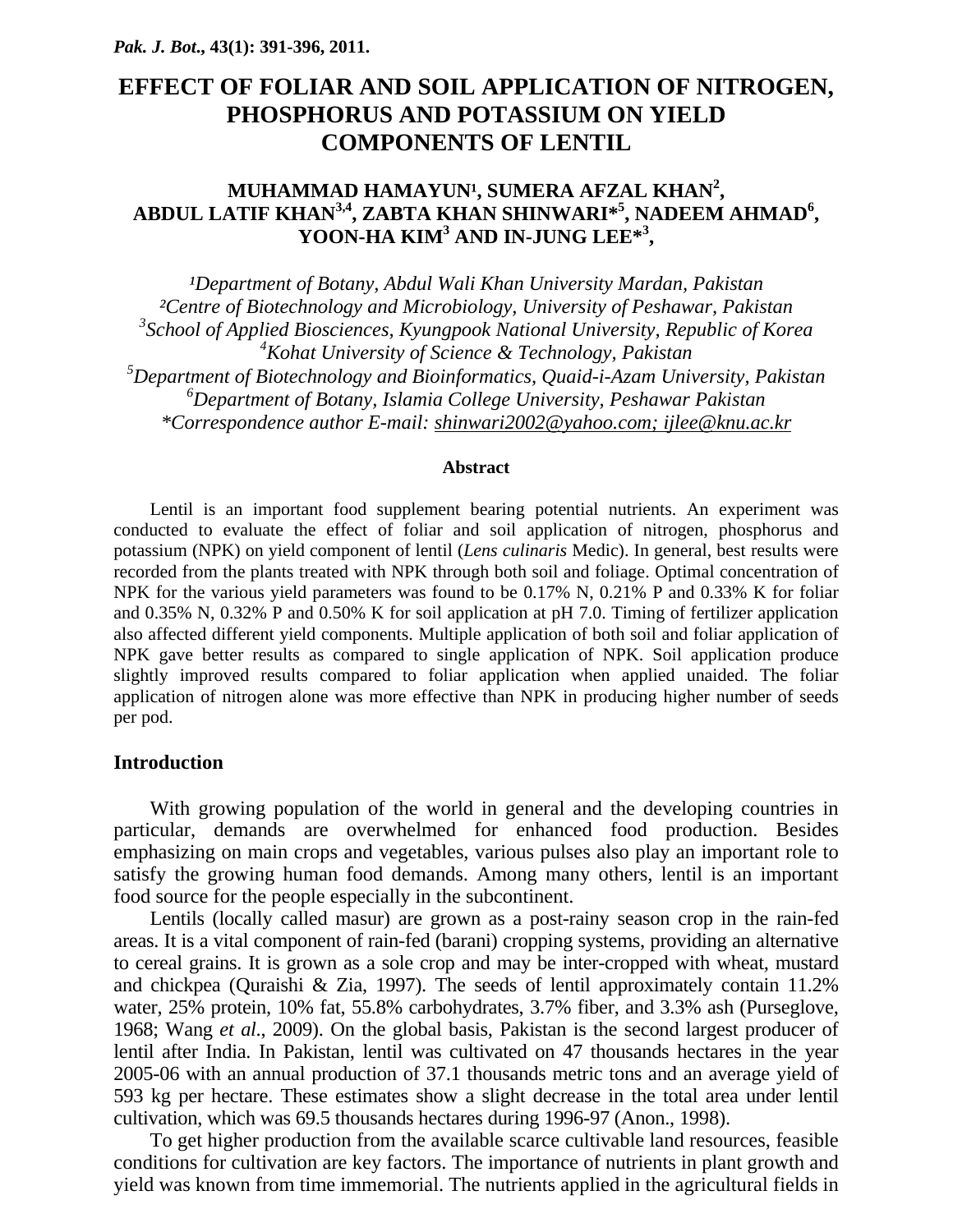the form of dung manure and ash is still in practice in least developing countries. However, crop physiologists have recently developed the technique of foliar application to the agricultural crops (Kochhar & Krishnamoorthy, 1988; Smolen & Sady, 2008; Smolen & Sady, 2009). Foliar application is regarded as a preferred solution when the quick supply of nutrients is hindered or the soil conditions are not conducive for the absorption of nutrients (Salisbury & Ross, 1985). The nature of soil plays a very vital role in the availability of Mn, Cu, Zn, and Fe, which are precipitated in insoluble form in alkaline soils. Most of the absorption by the young leaf takes place through the cuti*c*le and hairs (trichomes) while some absorption might take place through stomata (Salisbury & Ross, 1985).

The most efficient way to apply fertilizer is by soil. Foliar application of fertilizer should be viewed as temporary or emergency solution only but still it showed excellent results in some crops. The foliar method of fertilizer application is usually preferred because very small amounts of fertilizers are applied per hectare. It also reduces the number of passes of the applicant, thereby reducing problem of soil compactness. Foliar application is also less likely to result in ground water pollution. The adverse effect of the application of combined nitrogen to soil on biological nitrogen fixation is known. It is interesting to determine the impact of foliar application of nitrogen on natural ability of plants to fix atmospheric nitrogen. The atmospheric nitrogen is fixed in the root nodules by certain bacteria e.g., *Rhizobium lens*. The main objective of the present investigation was to see the effect of both foliar and soil application of NPK on different yield parameters of *Lens culinaris* Medic.

#### **Materials and Methods**

A field experiment was set up in replicated trials at Quaid-i-Azam University Islamabad, during 2003. Lentil seeds of an approved variety Masur-93 were procured from the Pulses Program, National Agriculture Research Centre, Islamabad.

Clay pots (27.75cm height and 25.62cm diameter) were used in the experiment. Each pot was filled with 10.5 kg of sandy-loam soil. Healthy seeds with uniform size were randomly selected for experimental work. Their viability was tested by germinating in Petri dishes in an incubator at 20ºC. Initially six seeds per pot were sown. 50% germination was achieved at  $8<sup>th</sup>$  day of sowing. The plants were then thinned to three seedlings per pot.

Solutions of required concentration of  $K_2HPO_4$  and  $KH_2PO_4$  were prepared and mixed to form potassium-phosphate buffer.  $NH_4NO_3$  was then added. A pH of 7.0 was maintained for fertilizers throughout the course of study.  $NH<sub>4</sub>NO<sub>3</sub>$  was used as nitrogen source,  $K_2HPO_4$  and  $KH_2PO_4$  was used as Phosphorus and Potassium source.

The following fertilizer concentrations were used during the experiment

### **Foliar application of NPK**

- 1st concentration  $(C_1)$ : 0.17%N, 0.21%P and 0.33%K
- $2^{nd}$  concentration (C<sub>2</sub>): 0.35%N, 0.32%P and 0.50%K
- 3rd concentration  $(C_3)$ : 0.52%N, 0.43%P and 0.66%K
- Soil application of NPK: 2nd concentration  $(C_2)$ : 0.35% N, 0.32% P and 0.50% K.
- Foliar application of N: 2nd concentration  $(C_2)$ : 0.35% N.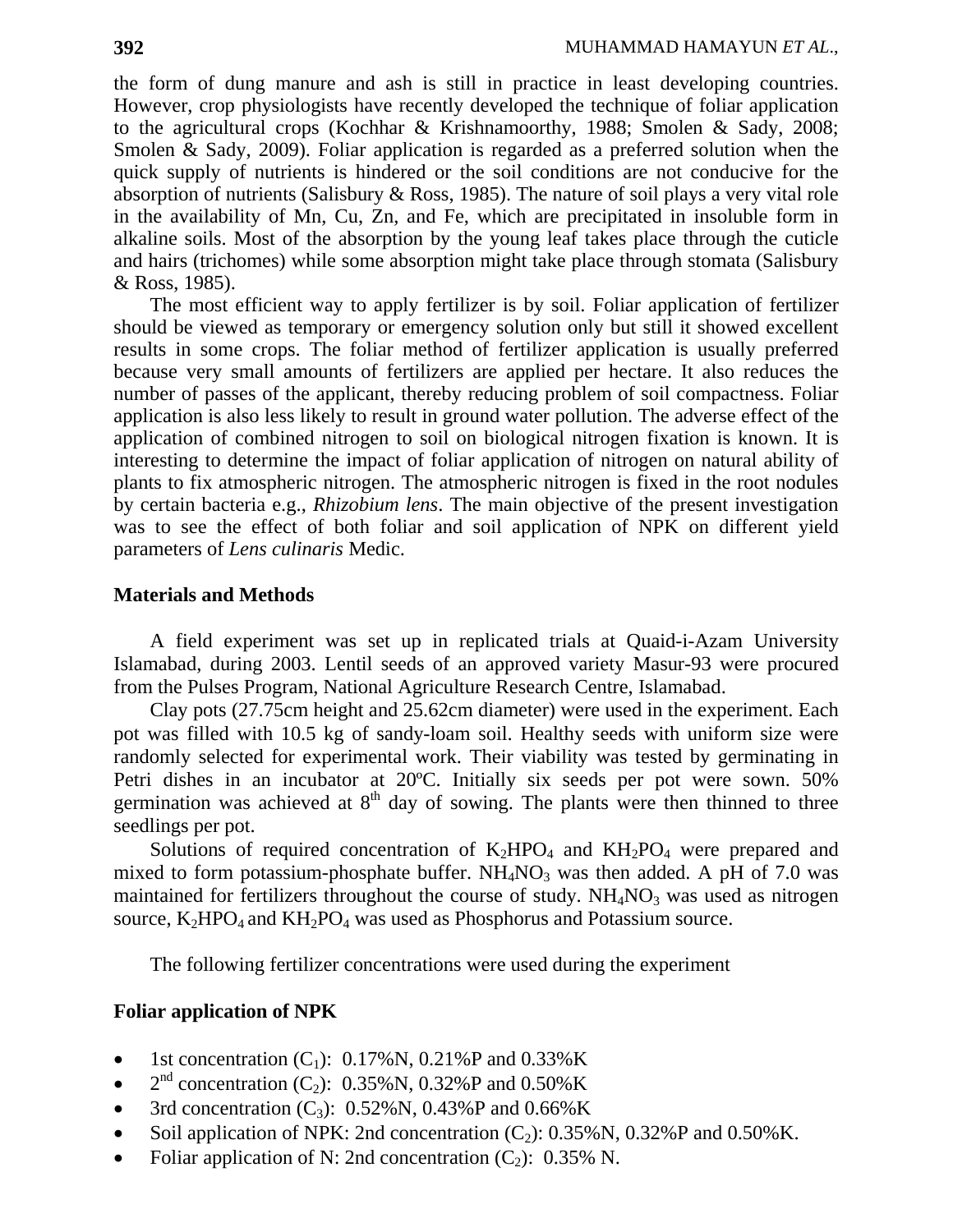**Strategy for foliar and soil application of NPK:** Foliar application of NPK was carried out at 40 days, 65 days and 89 days from mean germination, respectively. The soil application of NPK was done after 25 days, 55 days and 88 days from mean germination. For foliar application, 20 ml of fertilizer solution was sprayed on the leaves of plants per pot while for soil application 100 ml of fertilizer solution was added to each pot in each dose application.

**Soil analysis:** A representative random sample was analyzed for physical and chemical analysis at Land Resources Research Institute, NARC. Soil texture was determined by Bouycous hydrometer method (Bouycous, 1962). The nitrogen was analyzed through Macro-Kjeldahl method (Paul & Berry, 1921).

Ammonium bicarbonate- Diethylen triamin penta acetic acid (AB-DTPA) method was used to analyze both phosphorus and potassium (Soltanpour & Woekman, 1979). Soil analysis report has been given in Table 1.

#### **Results and Discussion**

Experimental data and its statistical analysis have shown a significant effect of NPK application under different modes, concentration and timings of application on different yield parameters. The maximum number of pods per plant has been observed when NPK was supplied to plants both through foliage and soil (Table 2) while minimum number of pods per plant was noted in the plants with mixed NPK. There were not much differences between the number of pods per plant in the plants provided with both foliar and soil application and plants where only soil application of NPK was carried out. Changes in the concentrations of nutrient within a given limit did not cause any significant difference in number of pods. These results clearly indicate that application of fertilizer resulted in an increase in number of pods per plant. Growada  $\&$  Growada (1980) observed similar results and concluded that the number of pods per plant was increased with NPK application. Shabir (1982) also found that application of 60 kg phosphorus per hectare significantly increased the number of pods per plant while Lateef *et al.,* (1998) and Ghildiyal (1992) found that foliar application increased number of pods per plant. Soil application of NPK showed second best results for number of pods per plant. Singh & Kamath (1989) observed that foliar application was not superior to basal application.

Maximum total pod weight per plant (6.83 gm/plant) was recorded when NPK was supplied both through foliar as well as soil application in the form of single dose  $(T3C1.2t_1)$  (Table 2). Minimum total pods weight was recorded in plant where NPK was supplied mixed with commercial detergent through foliar application. NPK in these plants was supplied in the form of three doses during the life cycle of plants ( $T1dClt<sub>3</sub>$ ). The results were very close to the maximum results when number of fertilizer doses were changed in both foliar and soil application  $(T3C2.2t_3, T3C1.2t_2,$  and  $T3C1.2t_3$ ).

There appears to be no significant difference in the average number of seeds per pod under different concentrations, modes of application and timings of application of fertilizers to the plants (Table 3). It is evident from the results that the number of seeds per pod was not influenced by any of the parameter relating to the nutrient application. However, the mean number of seeds per pod marginally increased in treatments, which were only sprayed with nitrogen, followed simultaneously by soil applied NPK treatments (T2) and both soil plus foliar applied NPK treatments (T3). It appeared that nitrogen was more effective than phosphorus in terms of producing higher number of seeds per pod. It was reported that foliar application of nitrogen increased seed number per pod (Hamid, 1991). However, Jain & Tiwari (1997) reported that NPK application gave the highest number of seed per pod.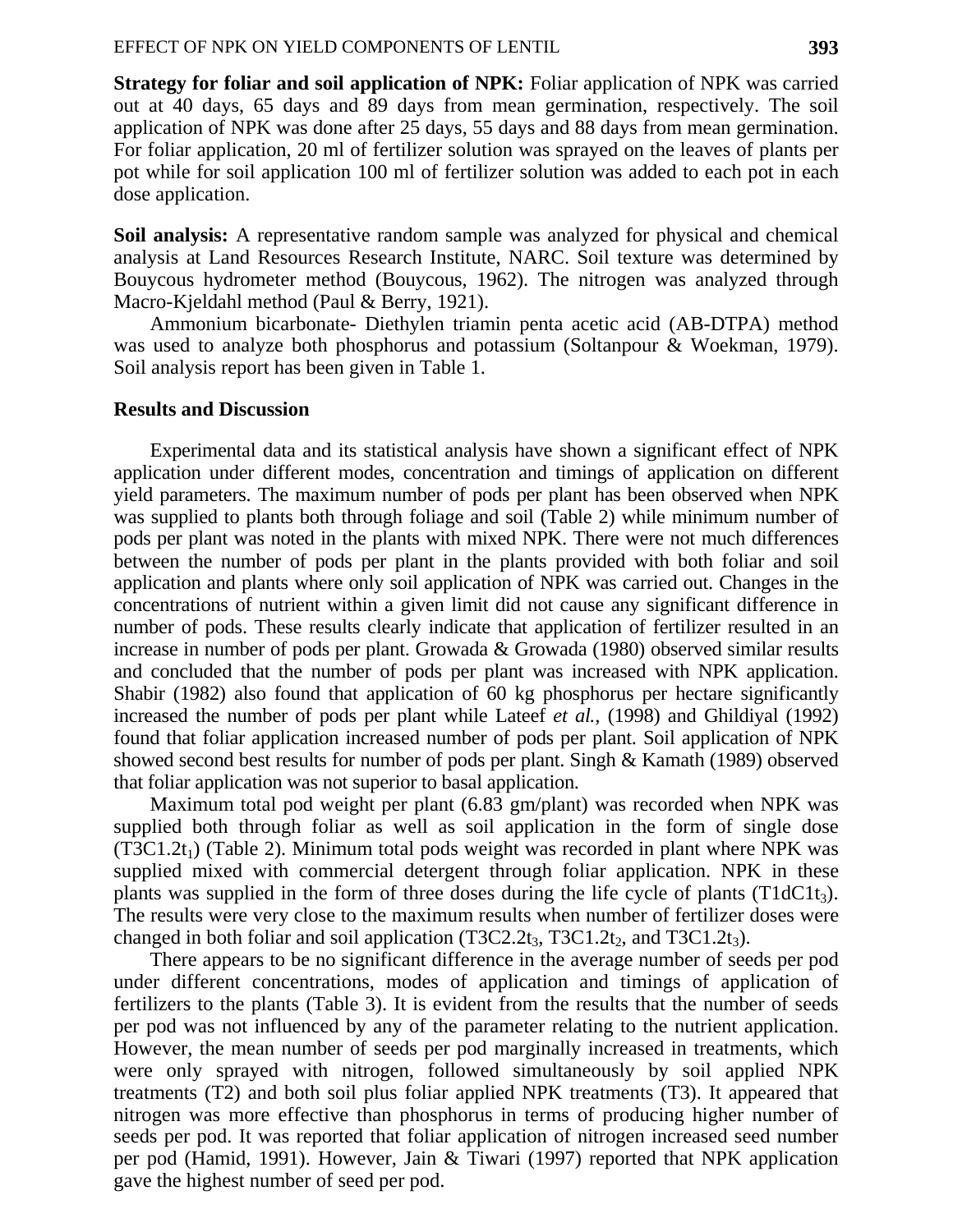Table 1. Chemical analysis of soil samples showing the mount of NPK in mg Kg<sup>-1</sup> of soil.

| No. | pH   | $ECe$ (dSm <sup>-1</sup> ) |    | $NO3-N$ | р          | Soil texture |
|-----|------|----------------------------|----|---------|------------|--------------|
|     |      | 0.93                       |    | 0.68    | 0.84       | Sandy-loam   |
|     | 7.33 | . .39                      | 64 | 0.76    | $\rm 0.84$ | Sandy-loam   |

**Table 2. Mean values for number of pods per plant and pod weight per plant as affected by different modes of fertilizer application, fertilizer concentration and number of fertilizer doses applied.** 

| 7 T              |                  |                   |                |       |                       |         |       |
|------------------|------------------|-------------------|----------------|-------|-----------------------|---------|-------|
| <b>Treatment</b> | Con.             | No. of pods/plant |                |       | Pod weight/plant (gm) |         |       |
|                  |                  | $t_{1}$           | t <sub>2</sub> | $t_3$ | $t_{1}$               | $t_{2}$ | $t_3$ |
| T <sub>0</sub>   | C <sub>0</sub>   | 55.16             | 55.16          | 55.16 | 4.1                   | 4.1     | 4.1   |
| T1               | C <sub>1</sub>   | 67.83             | 107.5          | 94    | 4.66                  | 5.33    | 4.93  |
| T1               | C <sub>2</sub>   | 56.83             | 74.66          | 82    | 3.91                  | 5.16    | 4.83  |
| T1               | C <sub>3</sub>   | 76.5              | 72.83          | 77.33 | 4.96                  | 4.91    | 4.1   |
| T <sub>2</sub>   | C <sub>2</sub>   | 80.66             | 85.33          | 88.66 | 4.08                  | 5.16    | 6.15  |
| T <sub>3</sub>   | C1.2             | 121               | 95.83          | 92.33 | 6.83                  | 6.66    | 6.16  |
| T <sub>3</sub>   | C <sub>2.2</sub> | 89.16             | 92.83          | 110   | 5.43                  | 5.83    | 6.71  |
| T <sub>3</sub>   | C3.2             | 67                | 91.83          | 68.83 | 3.58                  | 4.91    | 5.51  |
| T <sub>4</sub>   | C <sub>2</sub>   | 74.33             | 80.16          | 64    | 4.66                  | 5.06    | 4.41  |

Con. stands for concentration, T0 for control, T1 for foliar application of NPK, T2 for soil application, T3 for both foliar and soil application, T4 for foliar application of N, C1.2 for 1st foliar application con. and 2nd soil applied conc., C2.2 for 2nd NPK conc. applied through foliage and soil, C3.2= 3rd conc. for foliar and 2nd conc. of soil applied NPK,  $t_1$  single fertilizer dose applied at first growth stage,  $t_2$  for fertilizer dose applied at 1st and 2nd growth stage each and  $t_3$  for fertilizer dose applied at three different times.

|                  |                  |                  |         |       | . .                   |         |       |
|------------------|------------------|------------------|---------|-------|-----------------------|---------|-------|
| <b>Treatment</b> | Con.             | No. of seeds/pod |         |       | 1000 seed weight (gm) |         |       |
|                  |                  | $t_{1}$          | $t_{2}$ | $t_3$ | t <sub>1</sub>        | $t_{2}$ | $t_3$ |
| T <sub>0</sub>   | C <sub>0</sub>   | 1.15             | 1.15    | 1.15  | 25.7                  | 25.7    | 25.7  |
| T1               | C <sub>1</sub>   | 1.3              | 1.167   | 1.4   | 25.9                  | 27.1    | 30.7  |
| T1               | C <sub>2</sub>   | 1.167            | 1.25    | 1.35  | 26.3                  | 31.5    | 33.2  |
| T1               | C <sub>3</sub>   | 1.25             | 1.45    | 1.25  | 31.5                  | 30.7    | 28    |
| T <sub>2</sub>   | C <sub>2</sub>   | 1.3              | 1.3     | 1.35  | 26.6                  | 29.4    | 32.5  |
| T <sub>3</sub>   | C1.2             | 1.25             | 1.25    | 1.3   | 35                    | 34.8    | 30.5  |
| T <sub>3</sub>   | C <sub>2.2</sub> | 1.25             | 1.3     | 1.45  | 38.8                  | 29      | 30.4  |
| T <sub>3</sub>   | C3.2             | 1.3              | 1.4     | 1.35  | 30                    | 32.6    | 37.1  |
| T <sub>4</sub>   | C2               | 1.5              | 1.3     | 1.45  | 29                    | 29.8    | 35.5  |

**Table 3. Mean values for number of seeds per pod (gm) and 1000 seed weight (gm) as affected by different modes of fertilizer application, fertilizer concentration and number of fertilizer doses applied.**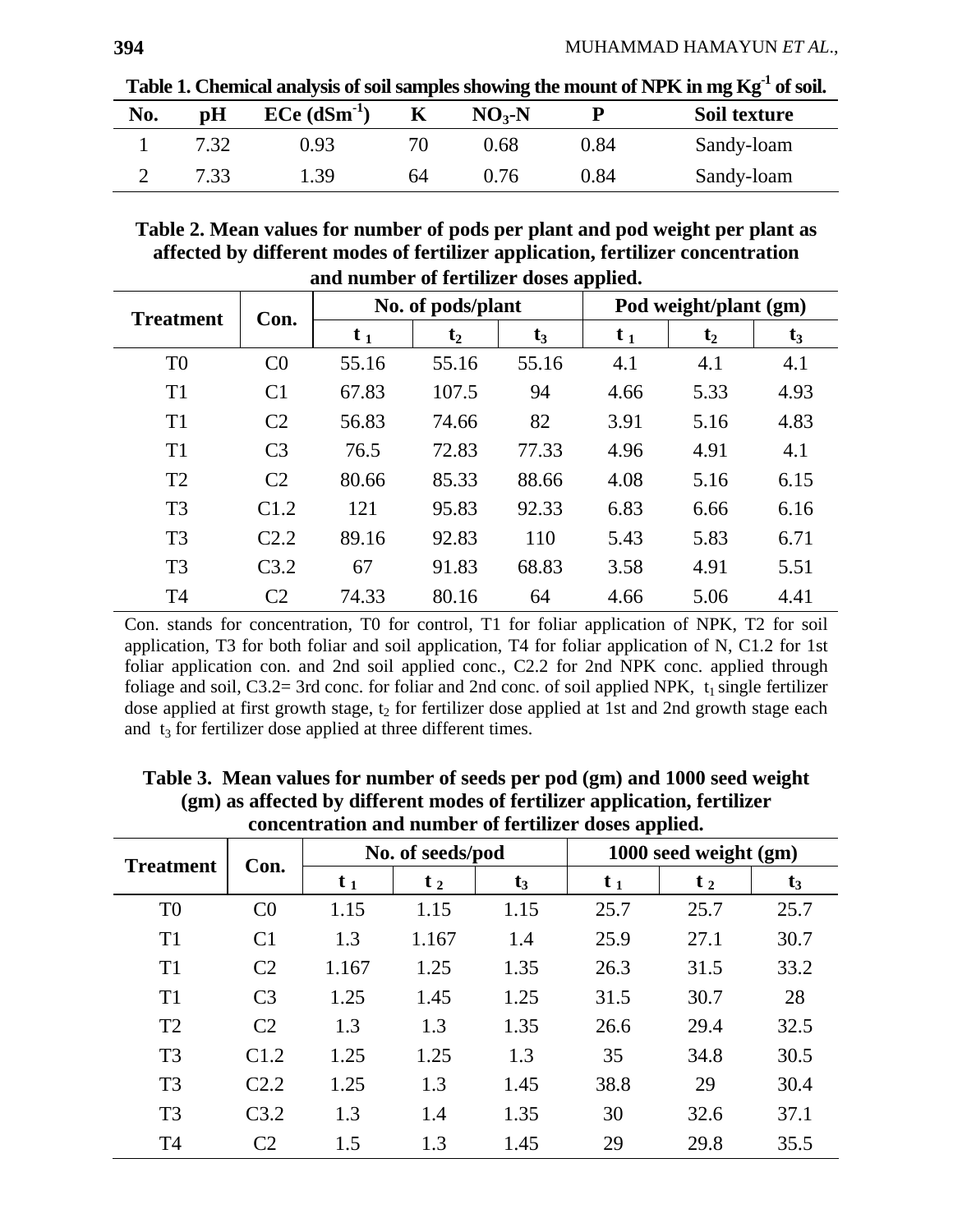| <b>Treatment</b> | <b>Concentration</b> | Seed yield/plant |      |      |  |
|------------------|----------------------|------------------|------|------|--|
|                  |                      |                  |      | L3   |  |
| T <sub>0</sub>   | ි0                   | 3.15             | 3.15 | 3.15 |  |
| T1               | C <sub>1</sub>       | 3.71             | 4.38 | 3.98 |  |
| T <sub>1</sub>   | C <sub>2</sub>       | 2.96             | 4.21 | 3.88 |  |
| T1               | C <sub>3</sub>       | 4.1              | 3.96 | 3.15 |  |
| T <sub>2</sub>   | C <sub>2</sub>       | 3.13             | 4.21 | 5.2  |  |
| T <sub>3</sub>   | C1.2                 | 5.9              | 5.71 | 5.21 |  |
| T <sub>3</sub>   | C2.2                 | 4.48             | 4.9  | 5.8  |  |
| T <sub>3</sub>   | C3.2                 | 2.63             | 3.96 | 4.6  |  |
| T <sub>4</sub>   | رس                   | 3.71             | 4.11 | 3.46 |  |

| Table 4. Mean values for seed yield per plant (gm) as affected by different modes of     |
|------------------------------------------------------------------------------------------|
| fertilizer application, fertilizer concentration and number of fertilizer doses applied. |

The results showed that 1000 seed weight was significantly affected by the fertilizer application (Table 3). When NPK was supplied to the plants both through soil and foliar applications, maximum thousand seed weight was recorded. The results did not differ much when number of NPK dose was increased to three. In control plants, where no fertilizers were applied, the thousand seed weight was equal to 25.7 gm. The T3 treatments showed the maximum thousand seed weight because they received NPK through both foliar and soil application. Jain & Tiwari (1997) reported that application of NPK in lentil produced maximum seed weight. Shabir (1982) also recorded that application of 60 kg phosphate per hectare significantly increased thousand seed weight.

Maximum seed yield of 5.9 gm/plant was recorded in plants in which soil and foliar application was provided in the form of single dose  $T3C1.2t_1$  (Table 4). Foliar application in these were carried out in the form of three doses  $(T1dC1t<sub>3</sub>)$ . Variations in the concentrations of various fertilizers within the limits of experimental design gave the results almost similar to the maximum  $(T3C2.2t_3, T3C1.2t_2,$  and  $T3C1.2t_3)$ . In control plants, where no nutrient was applied, seed yield per plant was 3.15gm. Maximum seed yield per plant were obtained in treatments, which received NPK through both soil and foliage. Pandrangi *et al*., (1991) observed that seed yield in mung beans were highest with soil plus foliar application of phosphorus followed by soil-applied phosphorus and foliar applied phosphorus. Hamayun & Chaudhary (2004) and Raghuwanshi et al., (1993), also observed similar results. T2 treatments showed better results than T1 treatments, which clearly revealed that soil application of NPK was superior to foliar application of NPK. Similarly, Singh & Kamath (1989) reported that foliar application of phosphorus was not superior to basal application.

#### **Conclusion**

Soil application of fertilizers combined with foliar application, marginally improved yield in lentil. The results do not justify the foliar application of NPK under conditions where physio-chemical properties of soil are good enough for the uptake of nutrients from soil. However, under conditions where nutrients supply to plants become a limiting factor because of soil properties, foliar spray can serve a useful purpose in by passing the soil to ensure optimal supply of nutrients to plants. Thus to enhance food production and elevating the nutritional aspects of lentil, such green agricultural practice be adopted. However, further research work needs to be undertaken to clarify the role foliar application and nutritional aspects of ancient lentil.